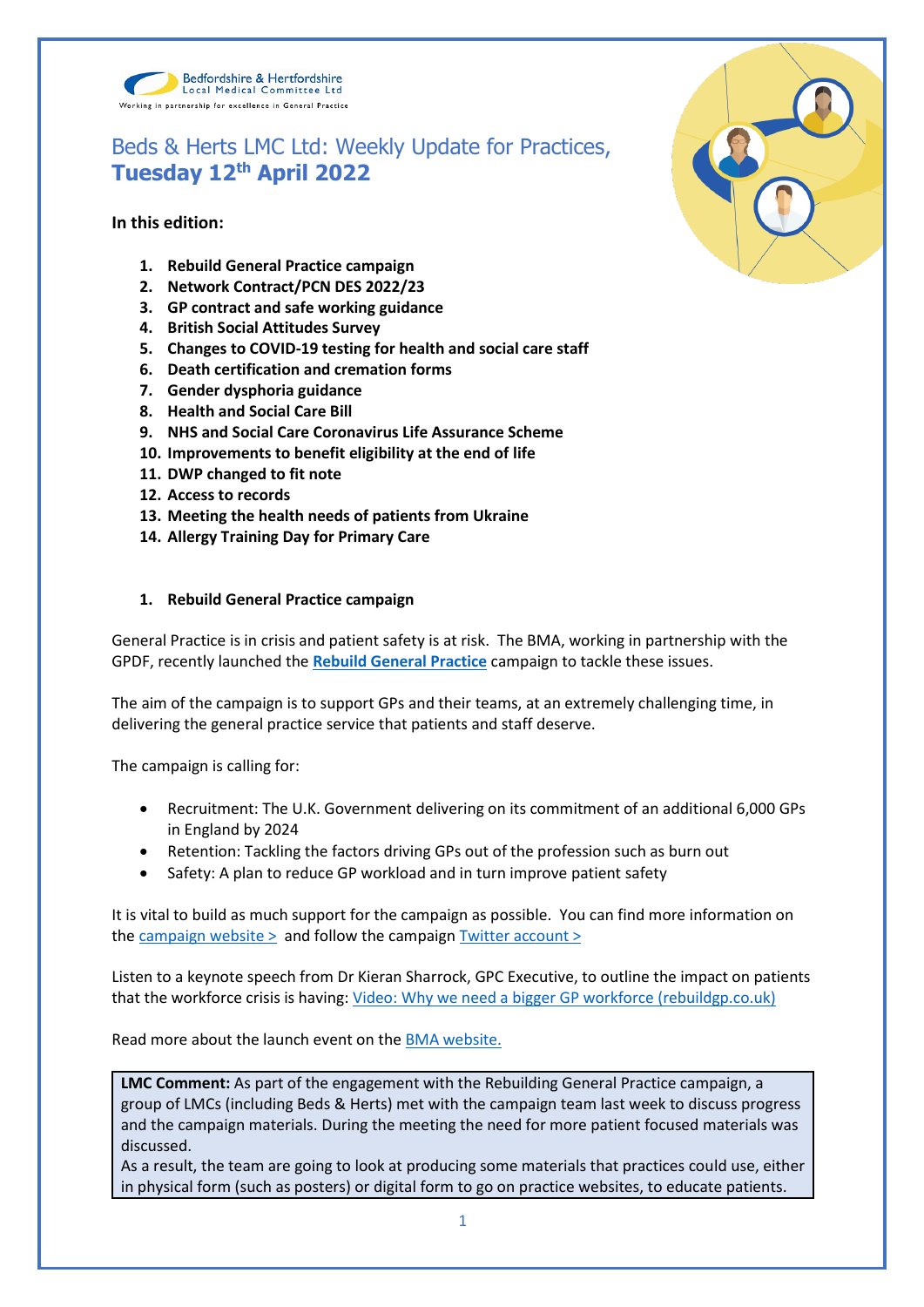One of the strands of the campaign is to raise local MPs awareness of the issues and to ask them to put pressure on the Health Secretary to take action to address the growing crisis in General Practice. To support this, we will be writing to all the Bedfordshire and Hertfordshire MPs, outlining the key messages of the campaign.

## **2. Network Contract/PCN DES 2022/23**

There are **no changes** to the following sections of the Network Contract/PCN DES: Eligibility for and participation in the Network contract DES; PCN Organisational Requirements; Changes to a PCN; and Contract Management

**Minor changes** have been made to the Additional Roles Reimbursement Scheme section to allow PCNs to have two WTE adult mental health practitioners

The sections with substantial changes and points worthy of comment are Service Requirements and Network Financial Requirements

#### **Service Requirements**

There are **no changes** to:

- Medication Review and Medicines Optimisation
- Enhanced Health in Care Homes
- Social Prescribing Service
- Tackling Neighbourhood Health Inequalities

There are only **minor changes** made to the Early Cancer Diagnosis Service Requirement to reduce and simplify it.

#### **Extended Hours and Enhanced Access**

- The requirements re Extended Hours remain the same from  $1<sup>st</sup>$  of April to 30<sup>th</sup> of September.
- By 31<sup>st</sup> of July a PCN has to produce an Enhanced Access Plan setting out: how Enhanced Access will be delivered, and from where; if Enhanced Access will be sub-contracted, etc. The preparation of the Enhanced Access Plan has to include engagement with the PCN's patients about the PCN's plans for Enhanced Access. The ICS will agree the final Enhanced Access Plan with the PCN by  $31<sup>st</sup>$  of August.
- PCNs will deliver Enhanced Access from  $1<sup>st</sup>$  of October in accordance with the PCN DES and their Enhanced Access Plan.

#### **Cardiovascular Disease (CVD) Prevention and Diagnosis**

Addition of new requirements covering identifying AF risk, improving CVD prevention, identifying high Familial Hypercholesterolemia, statin treatment, and earlier identification of heart failure.

#### **Anticipatory Care**

This is a new Service Requirement. This year, PCNs must contribute to the development of the ICS delivery plans for Anticipatory Care. The intention is that, from April 2023, PCNs will be required to operate in accordance with the agreed Anticipatory Care Plan.

#### **Personalised Care**

This is a new Service Requirement. A PCN needs to start delivering Personalised Social Prescribing (PSP) to a cohort with unmet needs from  $1<sup>st</sup>$  of October, and to review and expand the offer of PSP by  $31<sup>st</sup>$  of March 2023.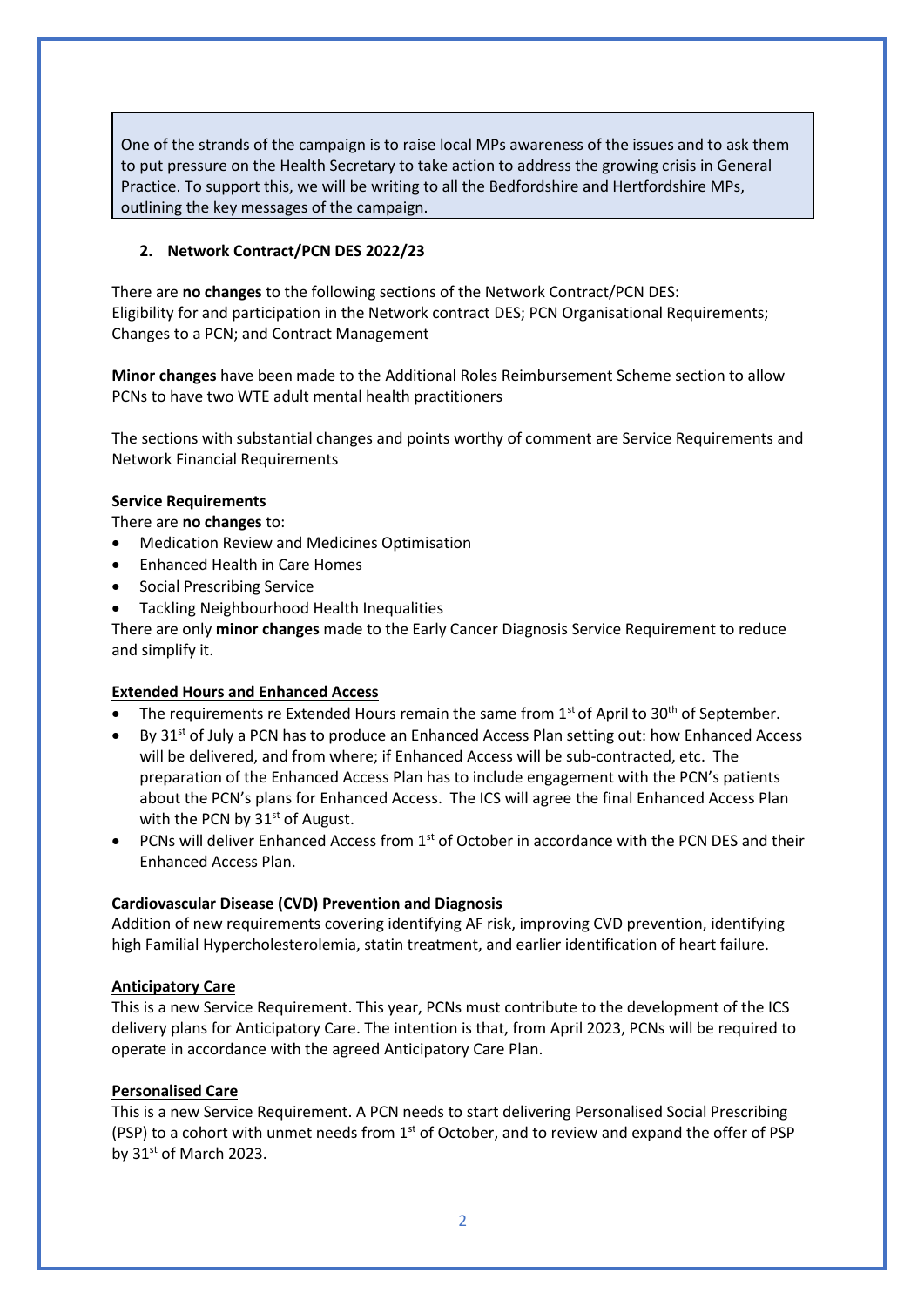A PCN needs to ensure all clinical staff have completed the Personalised Care Institute's 30-min elearning refresher training for Shared Decision Making (SDM) by 30<sup>th</sup> of September and needs to audit a sample of the PCN's patients' experiences of SDM by  $31<sup>st</sup>$  of March 2023.

**LMC Comment:** It is not clear if it just the PCN's clinical staff or all clinical staff in PCN practices who have to do the refresher training on SDM. This should be clarified by the DES guidance.

## **Network financial entitlements**

Removal of references to PCN support payment – which was a payment made last year redistributing some of the IIF monies in-year.

Extended Hours Access and Enhanced Access payment terms have been updated to reflect the new requirements.

There is no change to: the Core PCN funding of £1.50 per patient; the maximum reimbursement rates for ARRS roles; the Care Home Premium of £120 per bed. The PCN Leadership and Management Payment has reduced from £0.707 to £0.699 per patient

The IIF has increased to 1153 points. There is too much detail in the new IIF indicators to be able to summarise them here. The IIF now includes a new class of Composite Quantitative Indicators with associated criteria for calculating performance and earnings.

# **LMC Comment:**

- The payments to PCNs have not increased but there are additions to the Service Requirements.
- The fact that PCN payments have not increased when associated costs, particularly salary costs have increased, means that PCNs will be facing a real terms cut in their funding and are more likely to have to draw on Core PCN Funding (£1.50), Practice Participation Payments (£1.76) or rely on IIF achievement to cover running costs.
- PCNs and practices will need to look at the IIF and work out which indicators they want to work on. Remember that IIF is optional for PCNs – you do not have to try for every indicator, if you feel that they are not right for you, are unlikely to be achievable etc.

# **3. GP contract and safe working guidance**

General practice is in under increasing pressure, and BMA/GPC has recently published a [safe working](https://www.bma.org.uk/advice-and-support/gp-practices/managing-workload/safe-working-in-general-practice)  [guide](https://www.bma.org.uk/advice-and-support/gp-practices/managing-workload/safe-working-in-general-practice) to enable practices to prioritise safe patient care, within the present bounds of the GMS contract. They have now added some videos to their resources directing practices to the safest way to continue deliver patient care.

Following the [announcement of the GP contract changes](https://www.england.nhs.uk/publication/letter-general-practice-contract-arrangements-in-2022-23/) for 2022/23, which came into effect from 1<sup>st</sup> of April, BMA/GPC has now published an **explainer video** explaining what this will mean for practices*.*

Read also the BMA/GPC [guidance about the contract changes](https://www.bma.org.uk/pay-and-contracts/contracts/gp-contract/gp-contract-changes-england-202223) to support practices in their decision making and next steps.

All the 2022/23 contractual documentation have now been published on the [NHSE/I website.](https://www.england.nhs.uk/gp/investment/gp-contract/)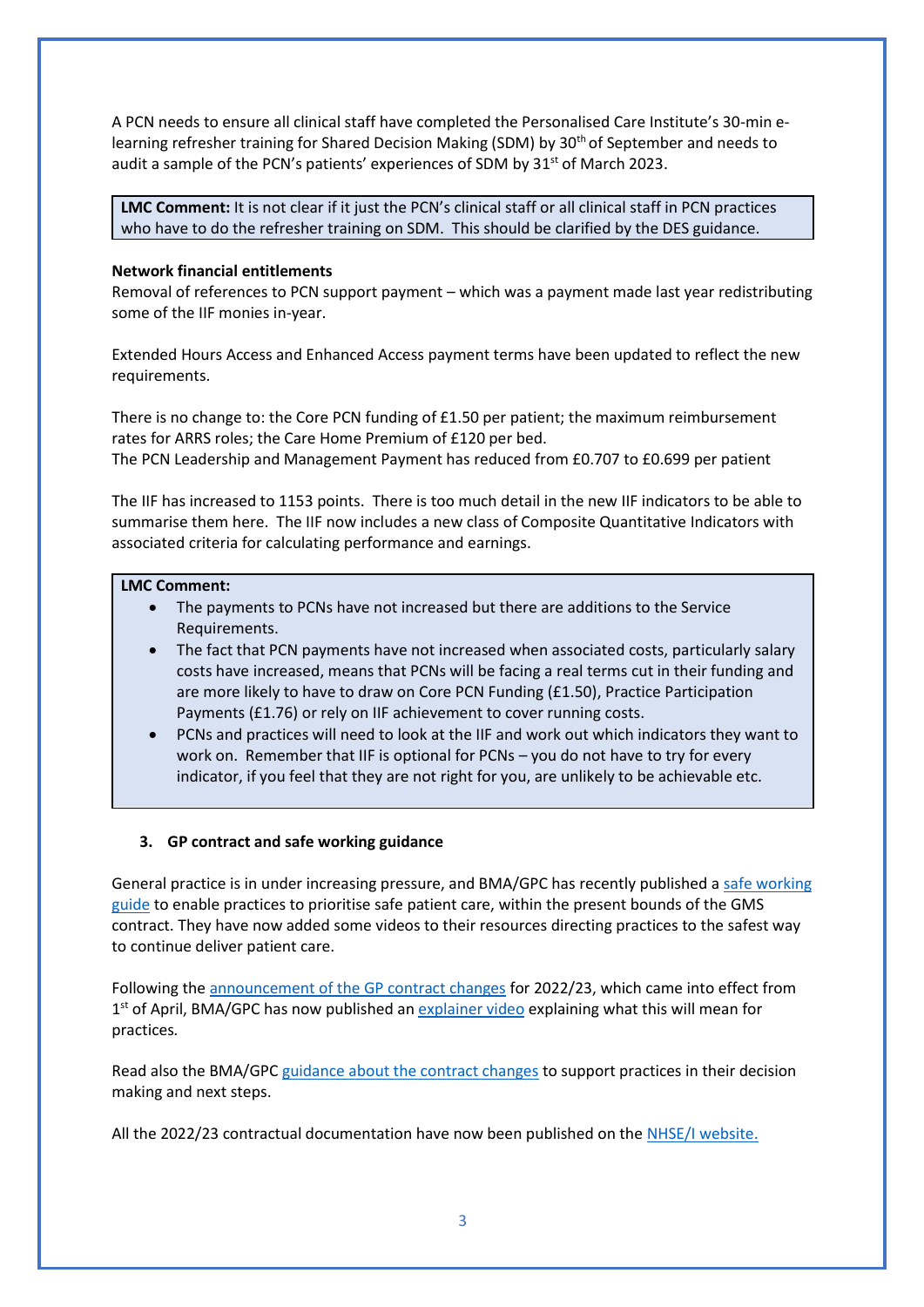#### **4. British Social Attitudes Survey**

A[n analysis](https://www.nuffieldtrust.org.uk/research/public-satisfaction-with-the-nhs-and-social-care-in-2021-results-from-the-british-social-attitudes-survey?gclid=EAIaIQobChMIzJeEiY_69gIVFpftCh38_gSMEAAYASAAEgIaivD_BwE) by the King's Fund and the Nuffield Trust Public of the [British Social Attitudes Survey](https://bsa.natcen.ac.uk/latest-report/british-social-attitudes-38/introduction.aspx) has shown the lowest NHS satisfaction rating in 25 years, and more people (41%) are now dissatisfied with the NHS than satisfied. In response to these findings Dr Kieran Sharrock, GPC Executive, said:

"We really understand how difficult it has been for patients and we're so sorry that they are feeling dissatisfied with general practice. We too feel dissatisfied after years of under-investment, ever increasing bureaucracy and a government who has not been listening to us. We've been saying for years that general practice needs investment, we need more GPs and we need more help to see as many patients as possible in a way which meets their needs.

"It's clear that there are patients who would have wanted more face-to-face appointments than we have been able to offer, given the restrictions of the pandemic and the need to keep everyone safe from infection. More face-to-face appointments are now available but we're still struggling to keep up with demand as we simply don't have enough doctors to see everyone safely. Now is the time for proper investment in general practice to give patients the best service we can and to ensure that GPs are given all the support they need to rebuild their practices, now and for the future."

Read the [BMA's response to th](https://www.bma.org.uk/bma-media-centre/british-social-attitudes-survey-should-be-a-wake-up-call-for-the-government-says-bma)e survey here.

#### **5. Changes to COVID-19 testing for health and social care staff**

The BMA has welcomed that the [changes to COVID-19 testing,](https://www.england.nhs.uk/coronavirus/publication/living-with-covid-19-testing-update/) announced on  $30<sup>th</sup>$  of March, advise that healthcare workers should continue to test twice a week, whether or not they have symptoms, and that Ministers abandoned plans to scrap testing for healthcare workers altogether from 1<sup>st</sup> of April.

Lateral flow tests will continue to be available through the gov.uk portal for NHS staff working in a patient-facing role, who are symptomatic. NHS England is working with UKHSA to determine how routine asymptomatic testing should be stepped down in line with any decrease in prevalence rates.

However, restricting testing to those in patient-facing roles ignores the reality of working life. Staff in patient-facing roles or otherwise, are not segregated, and therefore can easily spread infection between each other. By artificially making this distinction it also risks pushing up staff absence rates which are already impacting on services and patient care.

Read the BMA's statement in response [here.](https://www.bma.org.uk/bma-media-centre/bma-responds-to-government-s-changes-to-covid-19-testing-for-health-and-social-care-staff)

The [Infection Prevention Control](https://www.gov.uk/government/publications/wuhan-novel-coronavirus-infection-prevention-and-control) (IPC) guidance for healthcare workers remain in place and face masks should continue be worn by staff and patients in health care settings.

Download the BMA's updated [poster about using face coverings in practices.](https://www.bma.org.uk/media/5321/bma-visiting-your-gp-poster-mar2022.pdf)

#### **6. Death certification and cremation forms**

The [Coronavirus Act 2020,](https://services.parliament.uk/Bills/2019-21/coronavirus/documents.html) which introduced easements to death certification processes and cremation forms during the pandemic, was repealed on 24th of March 2022.

The following provisions are continuing: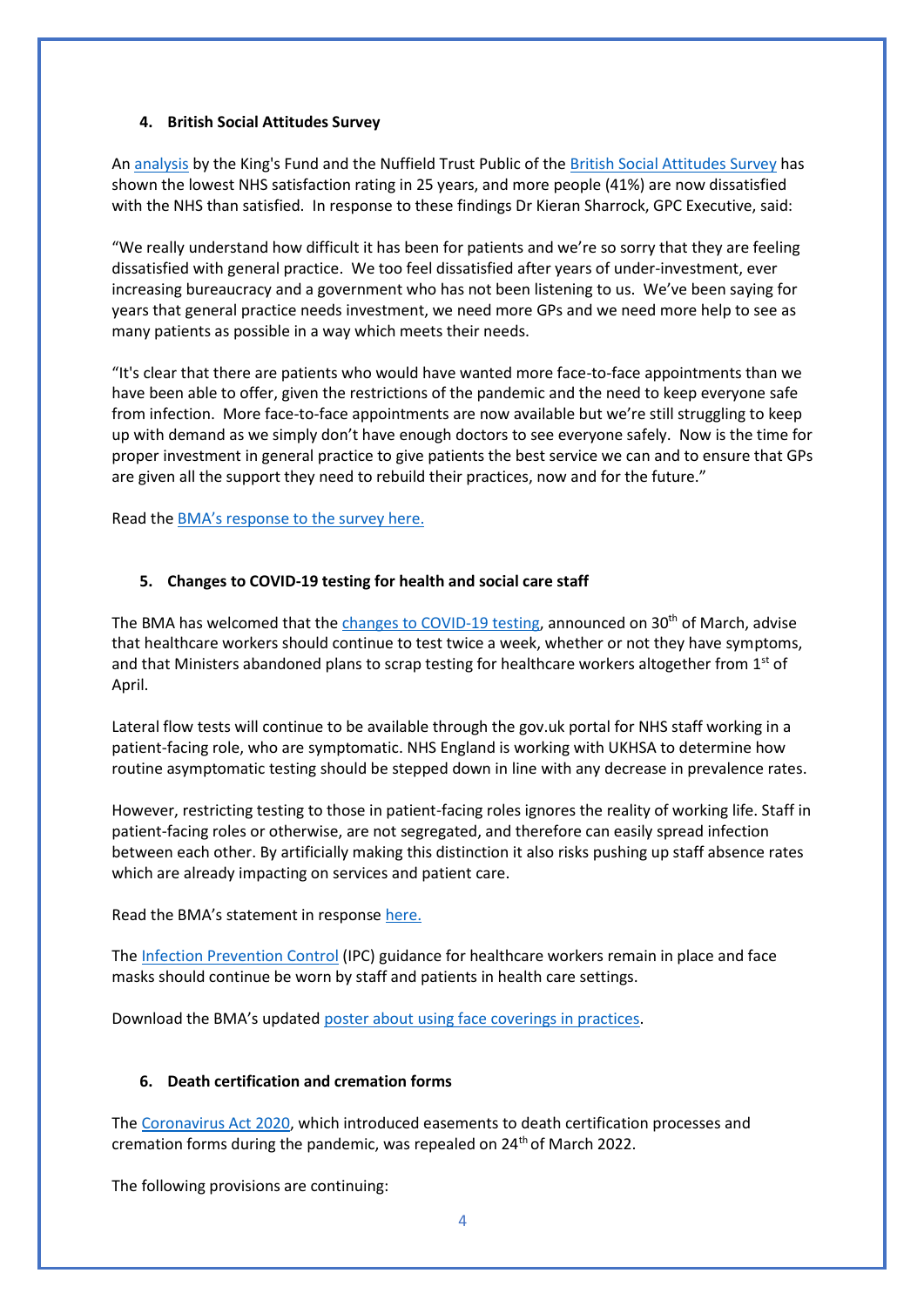- If a doctor has **not** seen the deceased in the 28 days prior to death or any time after death they can complete the MCCD (medical certificate of cause of death), however the registrar would need to refer the MCCD to the coroner. This time period will remain at 28 days and not revert to pre-pandemic 14 days.
- ability for medical practitioners to send MCCDs to registrars electronically
- th[e form Cremation 5,](https://www.gov.uk/government/collections/cremation-forms-and-guidance) which was suspended during the pandemic, will not be re-introduced after the Coronavirus Act expires and has now permanently been abolished.

The following emergency provisions are changing with the expiry of the Act:

- the temporary provision allowing any medical practitioner to complete the MCCD will be discontinued
- informants will have to register deaths in person, not remotely.

The Cremation Regulations (2008) does not state any time frame in which a doctor has to have attended the deceased before or after death to complete Form 4. If a doctor completes Form 4 without having seen the deceased before or after death, the Medical Referee will make a decision about whether or not a cremation should take place.

Read more on the [BMA's website](https://www.bma.org.uk/advice-and-support/covid-19/adapting-to-covid/covid-19-death-certification-and-cremation) about these changes.

# **7. Gender dysphoria guidance**

BMA/GPC has updated its guidance on [managing patients with gender dysphoria,](https://www.bma.org.uk/advice-and-support/gp-practices/gp-service-provision/managing-patients-with-gender-dysphoria) to include some advice in relation to Gender Identity Clinics asking GPs to review patients who had already been referred to the GIC, due to long waiting time.

The guidance also explains the role of GPs managing patients with gender identity problems, including questions relating to patient records, confidentiality, prescribing and monitoring responsibilities.

Alongside the updated guidance, BMA/GPC have also published a [statement](https://www.bma.org.uk/news-and-opinion/gpc-england-statement-on-commissioning-of-gender-identity-services-in-england) about the need for NHS England to commission gender identity services in England.

BMA/GPC recommends that this guidance is read in conjunction with the BMA guidance on [Inclusive](https://www.bma.org.uk/advice-and-support/equality-and-diversity-guidance/lgbtplus-equality-in-medicine/inclusive-care-of-trans-and-non-binary-patients)  [care of trans and non-binary patients,](https://www.bma.org.uk/advice-and-support/equality-and-diversity-guidance/lgbtplus-equality-in-medicine/inclusive-care-of-trans-and-non-binary-patients) which explains first steps and best practice in providing a supportive service to transgender, trans and non-binary patients, including patients who present with gender incongruence and/or dysphoria.

#### **8. Health and Social Care Bill**

Important changes to the Health and Care Bill by the House of Lords were put to MPs two weeks ago for their approval. [The BMA briefed](https://www.bma.org.uk/media/5472/bma-briefing-health-and-care-bill-consideration-of-amendments-mar-2022.pdf) MPs in advance of the debate, and [provided members with tools](https://e-activist.com/page/101793/action/1?ea.tracking.id=website?ea.tracking.id=website) to contact their constituency MP directly about the importance of upholding measures around accountability for safe staffing and more.

Whilst MPs [successfully used a free vote](https://twitter.com/TheBMA/status/1509524182081499140?s=20&t=ElE2jXewgaHVUAUCVozREw) to make telemedicine abortion a permanent service in England, the BMA view is that the Government's majority sabotaged crucial improvements to the Bill on workforce and service configurations – more on this [can be read about in the BMA's reaction on](https://www.bma.org.uk/bma-media-centre/truly-disappointing-says-bma-about-mps-voting-against-transparency-over-workforce-numbers)  [the night.](https://www.bma.org.uk/bma-media-centre/truly-disappointing-says-bma-about-mps-voting-against-transparency-over-workforce-numbers)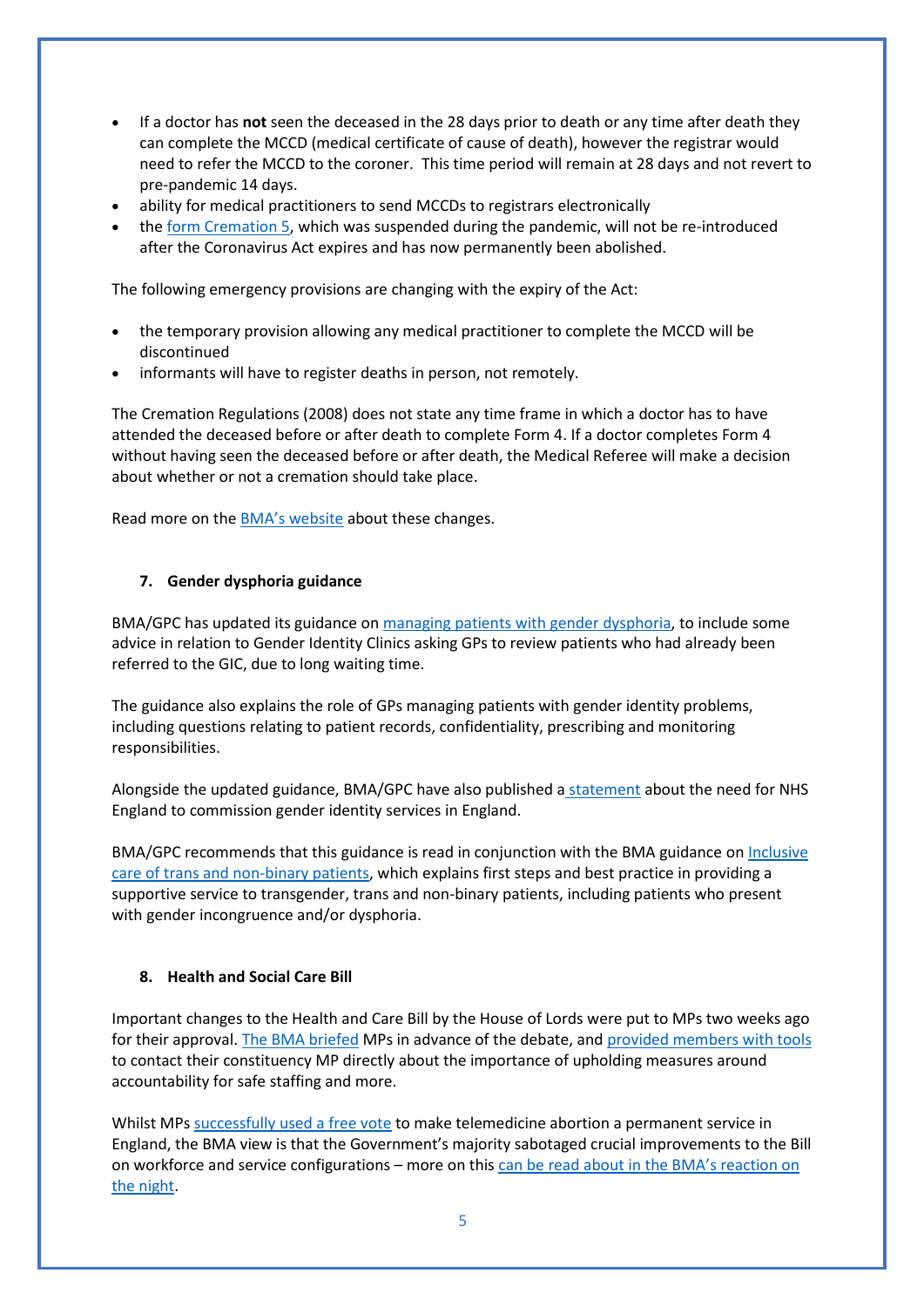On the Bill's return to the House of Lords last week, however, with BMA support, Peers have pushed back and voted to add the workforce reporting duty back into the Bill in a slightly amended form. [The BMA has welcomed](https://twitter.com/thebma/status/1511423710300934155?s=21&t=xVWAQZxkgR2fvlpAsTqvwg) this outcome and will be doing all it can to urge MPs not to overturn it again when it is put to them for consideration later in April, including urging members to keep contacting their MP [\(email](https://e-activist.com/page/101793/action/1?ea.tracking.id=website?ea.tracking.id=website) or [tweet\)](https://e-activist.com/page/102708/tweet/1?ea.tracking.id=website) about the importance of tackling unsafe staffing in legislation.

# **9. NHS and Social Care Coronavirus Life Assurance Scheme**

BMA/GPC has been informed by NHS Pensions of their decision to wind down the [NHS and Social](https://www.nhsbsa.nhs.uk/coronavirus-life-assurance-2020)  [Care Coronavirus Life Assurance Scheme \(CLAS\),](https://www.nhsbsa.nhs.uk/coronavirus-life-assurance-2020) due to the decrease of deaths of NHS and social care staff, and the success of the coronavirus vaccine programme, from the end of  $31<sup>st</sup>$  of March 2022.

There will be a further 12-month window to  $31<sup>st</sup>$  of March 2023 to allow families time to bring forward outstanding claims in respect of deaths which occurred whilst the scheme was open.

Any practices who know of a health worker who has sadly died, should direct families affected to this scheme.

# **10. Improvements to benefit eligibility at the end of life**

From Monday 4th April 2022, eligibility for the Special Rules is changing. These currently apply to people who have 6 months or less to live and will now apply to people who have 12 months or less to live.

From 4<sup>th</sup> of April, two working-age benefits will be impacted by this change. To support people accessing these benefits and to find out more about the new process and medical evidence form, [DWP have published this guidance.](http://www.gov.uk/dwp/special-rules)

# **11. DWP change to fit note – from 6th of April 2022**

On the 6<sup>th</sup> of April, DWP changed regulations so that fit notes do not require a signature in ink to authorise them. Instead, a new template is being delivered that is authorised by the name of the doctor being included in the form. This means fit notes can be completed, authorised and sent digitally from 6<sup>th</sup> of April.

The main points:

- GPs' names will be automatically captured by their IT systems from their user login
- The exact date the system will be updated depends on your system supplier
- Until the new template is delivered, continue to use the current version, which still requires a signature in ink to be valid
- Until the systems are fully updated both the previous and new versions are legally compliant and employers have been told they must accept both
- If patients are not able to receive the fit note digitally or require a paper copy, then this must be provided (but does not require an ink signature)
- If there are issues then the form can still be completed by hand and authorised by the doctor writing their name, or signing the fit note in the relevant place and will still be legally compliant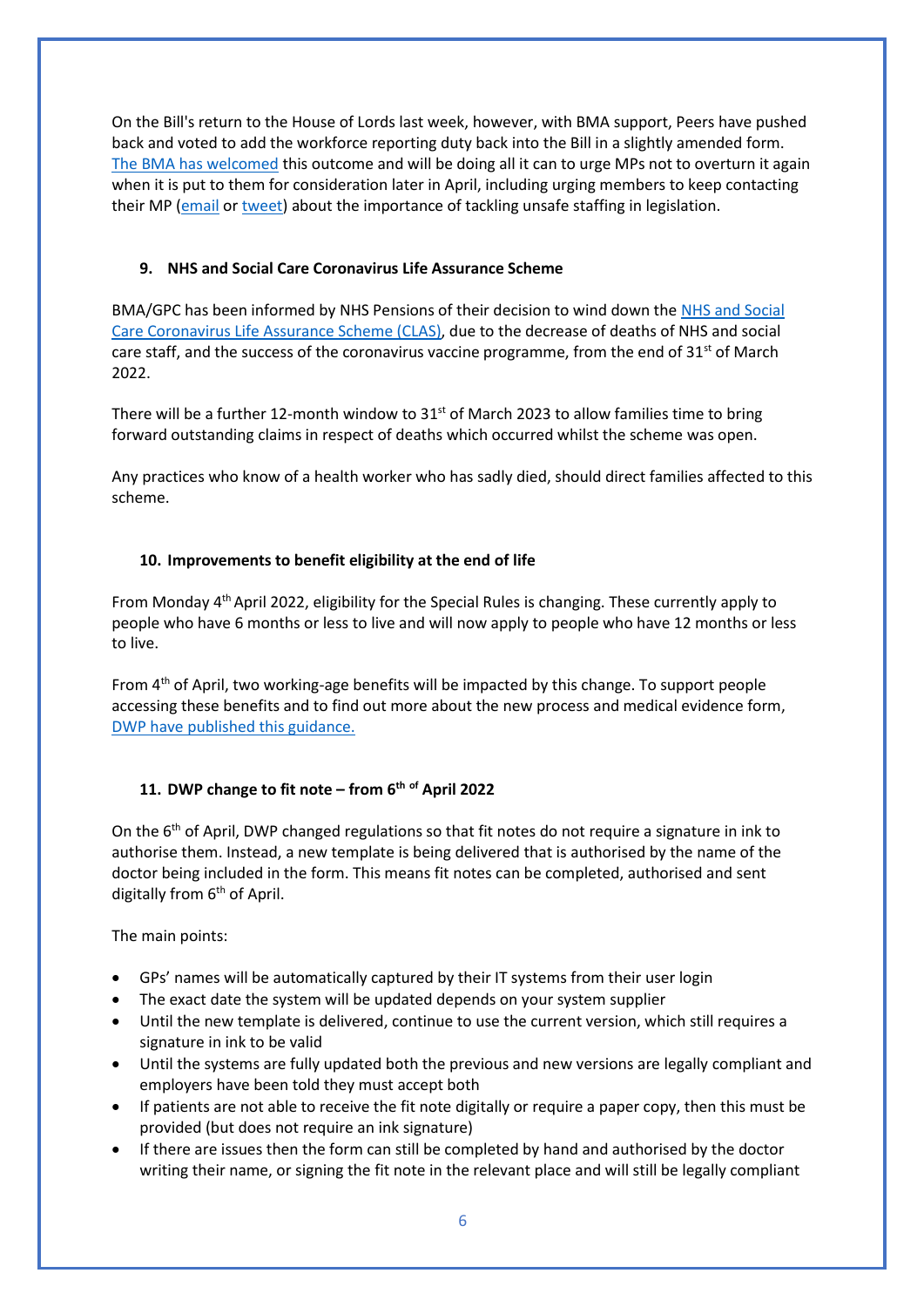• Hospitals will still be using paper fit notes ordered from DWP, but from  $6<sup>th</sup>$  of April this should be on the new template

Read more about these changes o[n Gov.uk.](https://www.gov.uk/government/collections/fit-note)

#### **12. Access to records**

The GPC IT policy group has been notified that some TPP practices have found instances where patients have suddenly been given access to their full text records as of  $1<sup>st</sup>$  of April.

GPC has been assured that there has been **NO national switch** on. NHSE/D have advised that if practices find this is happening to them then to take the following action:

1) Notify their service support Desk ASAP ,so it can be reviewed to see what has happened at the patient/practice level. TPP are aware and will need details of the practices involved to investigate via the support desk.

2) Please let policy team at GPC know. You can email the GPC IT Policy Lead directly at [annapurna.rao@nhs.net](mailto:annapurna.rao@nhs.net)

#### **13. Meeting the health needs of patients from Ukraine**

UKHSA has published information for primary care professionals on how to meet the health needs of patients from Ukraine.

This guide is available [here.](https://www.gov.uk/government/publications/arrivals-from-ukraine-advice-for-primary-care/arrivals-from-ukraine-advice-for-primary-care) 

This resource is intended to help primary care professionals assess and address the health needs of patients ordinarily resident in Ukraine who have arrived in the UK in response to the conflict between Ukraine and Russia. Arrivals will usually be under the government visa schemes (Ukraine Family Scheme and the Ukraine Sponsorship Scheme (Homes for Ukraine)).

Soon after individuals and their families arrive in the UK from Ukraine, they should be supported to register with a GP practice and attend a new patient consultation to assess their health and care needs.

There may, however, be several interactions with the NHS (including in primary care) before GP registration takes place and all health care professionals have a role to help support access to NHS services. It is important to adopt a trauma-informed approach that offers clear information and choice, supporting individuals to feel in control.

[Doctors of the World](https://www.doctorsoftheworld.org.uk/our-work/international/ukraine) have produced several resources and recently published [a guide on how the](https://www.doctorsoftheworld.org.uk/wp-content/uploads/2022/02/English_How-the-NHS-works-infographic.pdf)  [NHS works. T](https://www.doctorsoftheworld.org.uk/wp-content/uploads/2022/02/English_How-the-NHS-works-infographic.pdf)hey also have in place th[e Safe Surgeries Initiative t](https://www.doctorsoftheworld.org.uk/news/simple-steps-to-make-your-surgery-more-welcoming-to-refugees/)o tackle the barriers faced by many migrants in accessing healthcare.